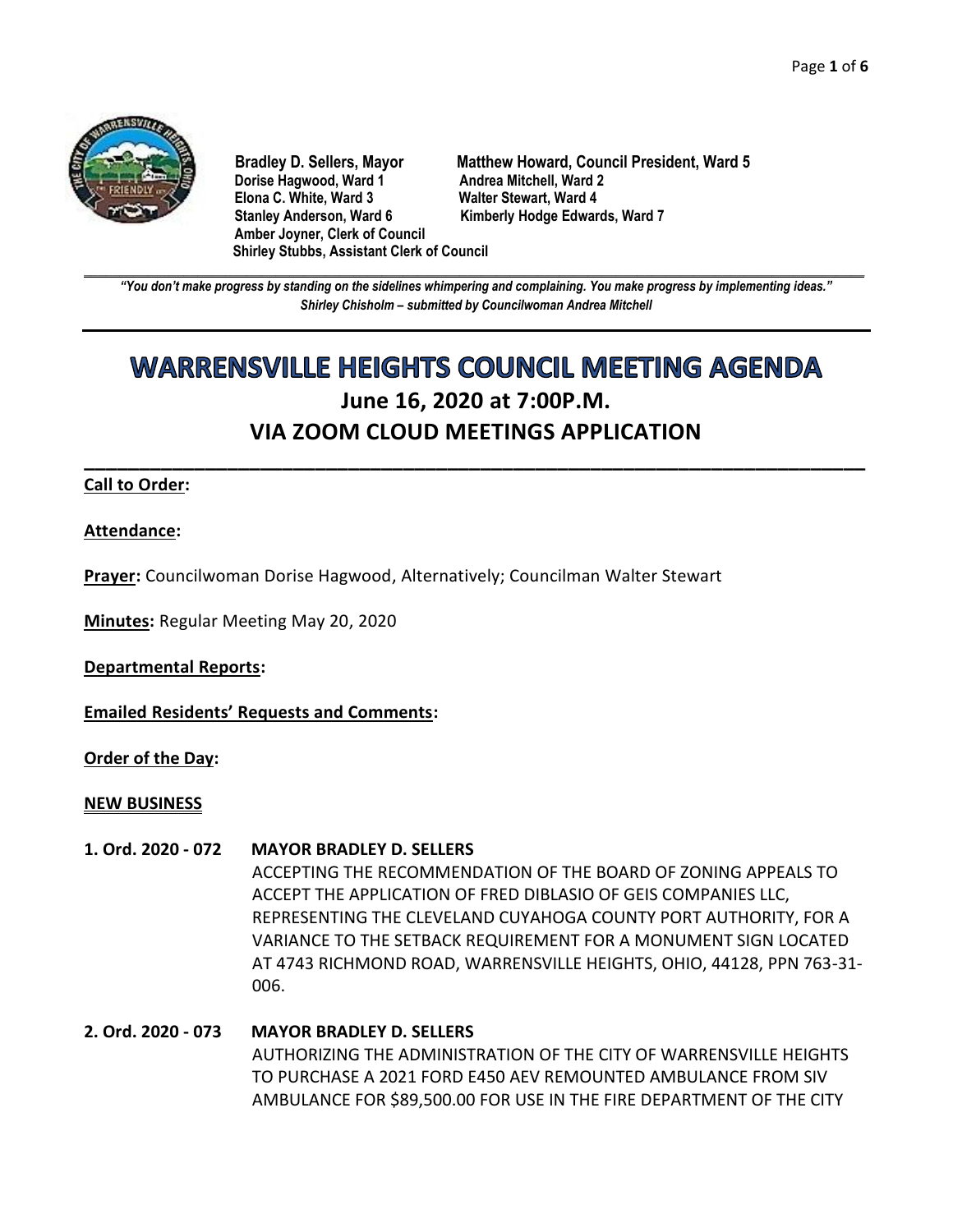OF WARRENSVILLE HEIGHTS, PURSUANT TO ARTICLE VI, SECTION 5 OF THE CHARTER OF THE CITY OF WARRENSVILLE HEIGHTS, AND DECLARING AN EMERGENCY.

- **3. Ord. 2020 - 074 COUNCILWOMAN ANDREA MITCHELL (PLANNING COMMISSION CHAIR)** ACCEPTING THE RECOMMENDATION OF THE PLANNING COMMISSION TO APPROVE THE APPLICATION OF CAROLINA LINGG OF AT&T MOBILITY, REPRESENTING OMNIAMERICA INC DBA AMERICAN TOWERS LLC, FOR THE REPLACEMENT OF EQUIPMENT ON A TELECOMMUNICATIONS TOWER LOCATED AT 26501 RENAISSANCE PARKWAY, WARRENSVILLE HEIGHTS, OHIO, 44128, PPN 763-06-008.
- **4. Ord. 2020 - 075 COUNCILWOMAN ANDREA MITCHELL (PLANNING COMMISSION CHAIR)** ACCEPTING THE RECOMMENDATION OF THE PLANNING COMMISSION TO APPROVE THE APPLICATION OF MATTHEW HOWARD, REPRESENTING THE SAME, FOR THE INSTALLATION OF A DECK LOCATED AT 24275 DONOVER ROAD, WARRENSVILLE HEIGHTS, OHIO, 44128, PPN 763-02-113.
- **5. Ord. 2020 - 076 MAYOR BRADLEY D. SELLERS**  AUTHORIZING THE ADMINISTRATION OF THE CITY OF WARRENSVILLE HEIGHTS TO ADOPT A TAX BUDGET FOR THE FISCAL YEAR 2021, AND DECLARING AN EMERGENCY.
- **6. Ord. 2020 - 077 MAYOR BRADLEY D. SELLERS** AUTHORIZING THE MAYOR TO ENTER INTO AN AGREEMENT WITH LEXIS NEXIS TO PROVIDE COMPUTER ASSISTED LEGAL RESEARCH FOR THE PERIOD MAY 1, 2020 THROUGH APRIL 30, 2022, AND DECLARING AN EMERGENCY.
- **7. Ord. 2020 - 078 MAYOR BRADLEY D. SELLERS** AUTHORIZING THE MAYOR TO ENTER INTO AN AGREEMENT FOR THE PARTICIPATION IN A REGIONAL COUNCIL OF GOVERNMENTS FOR THE ADMINISTRATION AND COLLECTION OF MUNICIPAL INCOME TAX IN THE CITY OF WARRENSVILLE HEIGHTS EFFECTIVE JANUARY 1, 2021, AND DECLARING AN EMERGENCY.
- **8. Ord. 2020 - 079 MAYOR BRADLEY D. SELLERS** AUTHORIZING THE CITY OF WARRENSVILLE HEIGHTS TO ENTER INTO A MEMORANDUM OF UNDERSTANDING TO PARTICIPATE IN THE ASSISTANCE TO FIREFIGHTERS GRANT – COVID-19 SUPPLEMENTAL PROGRAM, AND DECLARING AN EMERGENCY.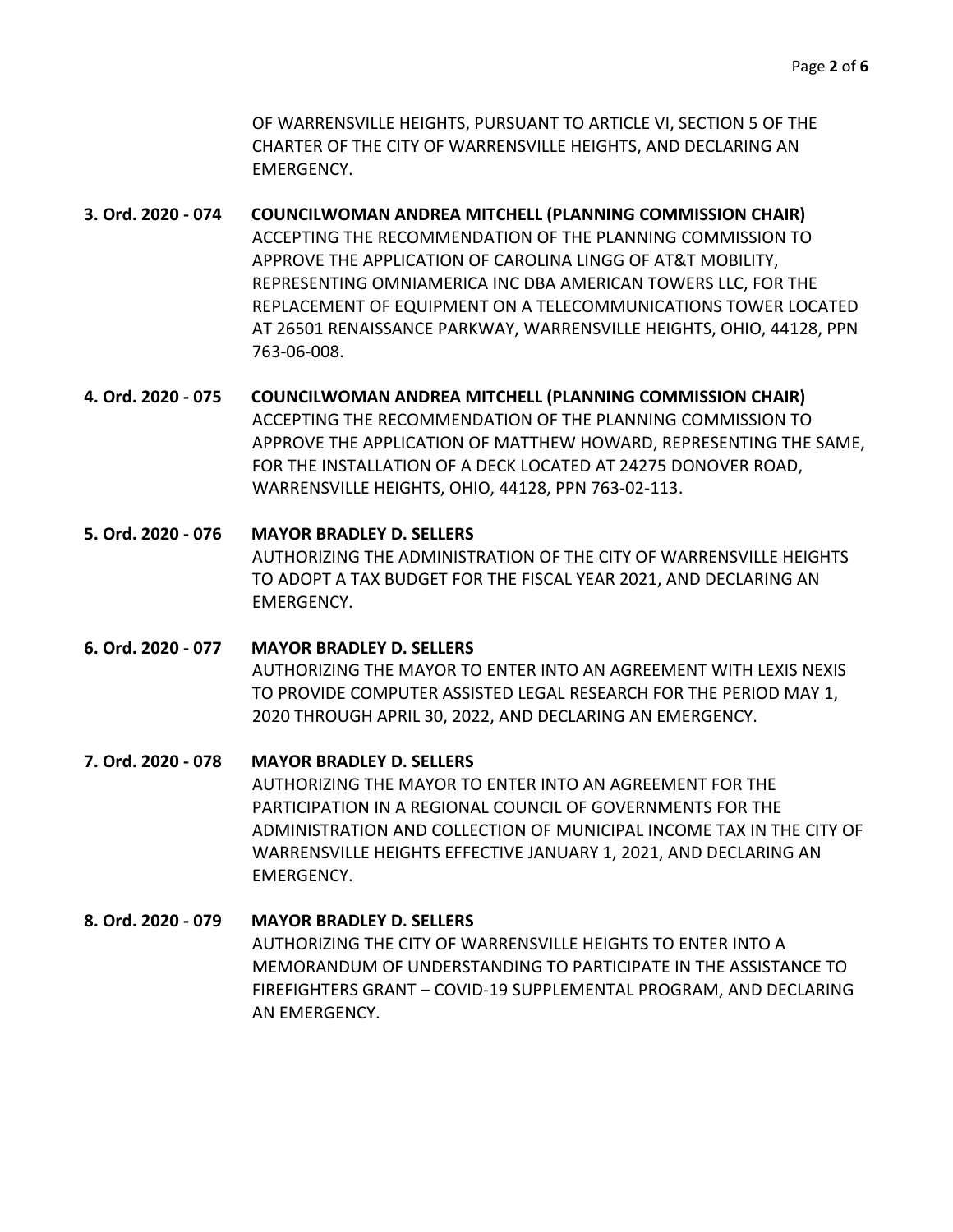#### **9. Ord. 2020 - 080 MAYOR BRADLEY D. SELLERS**

AUTHORIZING THE CITY OF WARRENSVILLE HEIGHTS TO ACCEPT THE SAFE ROUTES TO SCHOOL GRANT THROUGH THE STATE OF OHIO DEPARTMENT OF TRANSPORTATION IN THE AMOUNT OF \$399,828.00.

#### **10. Ord. 2020 - 081 MAYOR BRADLEY D. SELLERS**

AN ORDINANCE PROVIDING FOR THE ISSUANCE AND SALE OF NOT TO EXCEED \$1,600,000 OF NOTES, IN ANTICIPATION OF THE ISSUANCE OF BONDS, FOR THE PURPOSE OF PAYING A PORTION OF THE COSTS OF CONSTRUCTING, FURNISHING AND EQUIPPING THE CITY'S MUNICIPAL BUILDING, AND DECLARING AN EMERGENCY.

## **11. Ord. 2020 - 082 MAYOR BRADLEY D. SELLERS**

AN ORDINANCE PROVIDING FOR THE ISSUANCE AND SALE OF NOT TO EXCEED \$300,000 OF NOTES, IN ANTICIPATION OF THE ISSUANCE OF BONDS, FOR THE PURPOSE OF PAYING COSTS OF IMPROVING THE CITY'S TRAFFIC CONTROL SYSTEM BY ACQUIRING AND INSTALLING SIGNALS AND RELATED EQUIPMENT AND DEVICES TO DIRECT AND CONTROL THE FLOW OF VEHICULAR AND PEDESTRIAN TRAFFIC ALONG RICHMOND ROAD, AND DECLARING AN EMERGENCY.

#### **12. Ord. 2020 - 083 MAYOR BRADLEY D. SELLERS**

AUTHORIZING THE MAYOR TO INCREASE THE CAPITAL IMPROVEMENT ASSET THRESHOLD FROM \$1000.00 TO \$5,000.00 EFFECTIVE JANUARY 1, 2020, AND DECLARING AN EMERGENCY.

## **13. Res. 2020 - 032 MAYOR BRADLEY D. SELLERS**

AUTHORIZING THE MAYOR TO APPROVE THE COMMUNITY REINVESTMENT AREA RESIDENTIAL TAX ABATEMENT APPLICATION OF ANDRETHA WHITE FOR 15134 RUBY LANE, LOCATED IN CINEMA PARK, PERMANENT PARCEL NUMBER 762-08- 039, PURSUANT TO CHAPTER 3735 OF THE OHIO REVISED CODE.

## **14. Res. 2020 - 033 MAYOR BRADLEY D. SELLERS**

AUTHORIZING THE ADMINISTRATION TO ENGAGE IN A PUBLIC BIDDING PROCESS TO ADVERTISE FOR AND SOLICIT COMPETITIVE BIDS FOR SCANNING SERVICES FOR THE POLICE DEPARTMENT OF THE CITY OF WARRENSVILLE HEIGHTS, AND DECLARING AN EMERGENCY.

#### **15. Res. 2020 - 034 COUNCIL PRESIDENT MATTHEW HOWARD**

ACKNOWLEDGING JUNETEENTH AS A DAY OF CELEBRATION FOR THE EMANCIPATION OF THE LAST ENSLAVED PEOPLE IN THE STATE OF TEXAS ON JUNE 19, 1865, AND DECLARING AN EMERGENCY.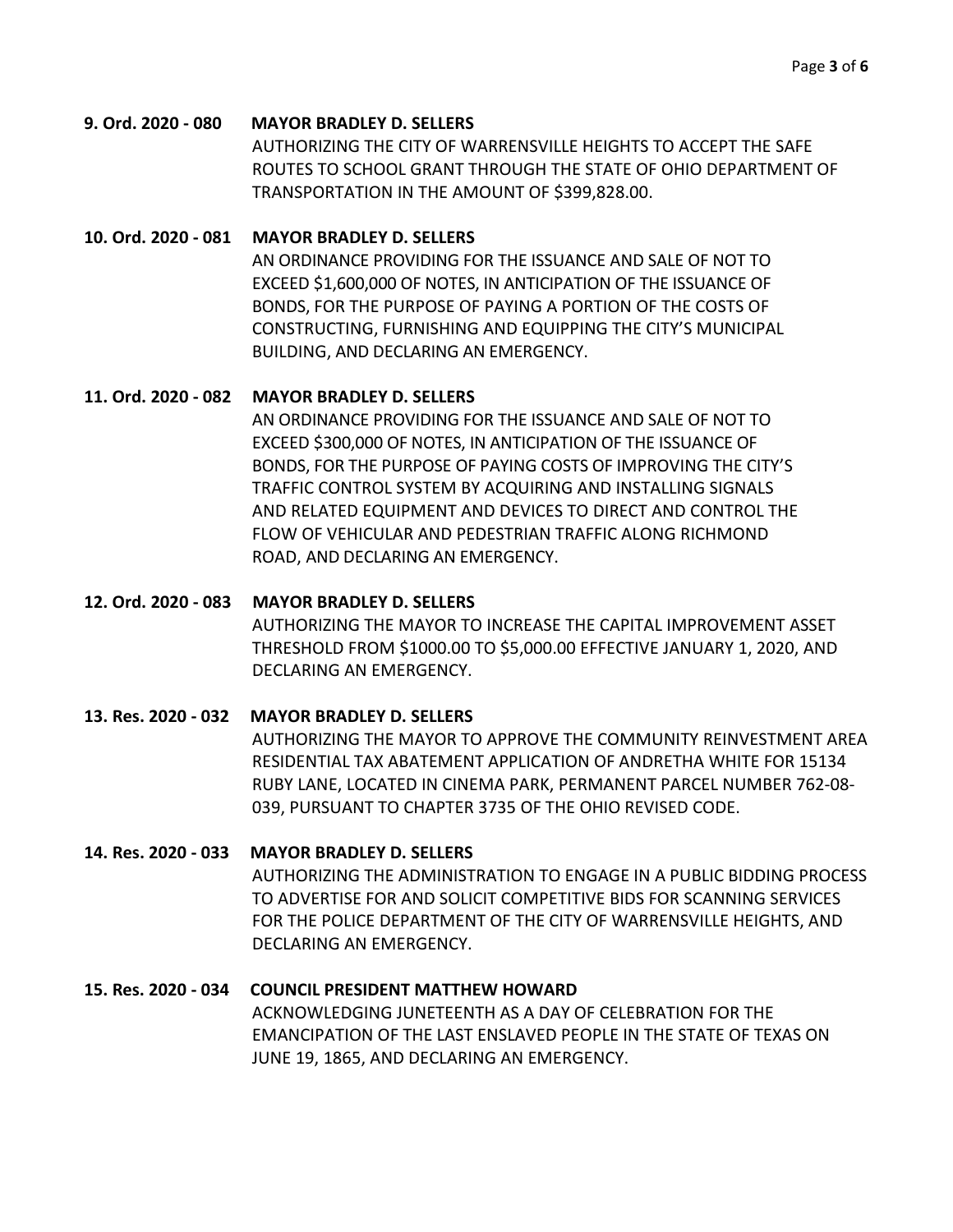#### **ADD ONS**

#### **16. Ord. 2020 – 084 MAYOR BRADLEY D. SELLERS**

AMENDING ORDINANCE NUMBER 2020-057 (AUTHORIZING THE ADMINISTRATION OF THE CITY OF WARRENSVILLE HEIGHTS TO ESTABLISH A NEW FUND ACCOUNT TITLED "LOCAL CORONAVIRUS RELIEF FUND" FOR THE DISTRIBUTION OF FEDERAL CORONAVIRUS RELIEF FUNDING DISBURSED FROM CUYAHOGA COUNTY AND APPROPRIATE FUNDS TO SAID ACCOUNT), AND DECLARING AN EMERGENCY.

**17. Res. 2020 – 035 COUNCILWOMAN KIMBERLY HODGE EDWARDS** SUPPORTING CERTAIN COUNCILWOMEN ELECTED TO SERVE IN LOCAL GOVERNMENTS ACROSS THE STATE OF OHIO IN THEIR EFFORTS TO CREATE A SET OF MEASURED AS WELL AS INTENTIONAL CIVIL RIGHTS AND SOCIAL JUSTICE POLICIES, AND DECLARING AN EMERGENCY.

**18. Res. 2020 – 036 COUNCILWOMAN ANDREA MITCHELL** TO SUPPORT OHIO HOUSE BILL 535, ALSO KNOWN AS THE CROWN ("CREATING A RESPECTFUL AND OPEN WORKPLACE FOR NATURAL HAIR") ACT AND ELIMINATE WORKPLACE HAIR- DISCRIMINATION IN THE CITY OF WARRENSVILLE HEIGHTS.

#### **OLD BUSINESS**

**19. Ord. 2020 - 050 COUNCILWOMAN ANDREA MITCHELL (PLANNING COMMISSION CHAIR) SECOND READ** ACCEPTING THE RECOMMENDATION OF THE PLANNING COMMISSION TO APPROVE THE APPLICATION OF BRIANA FONTANA OF CROWN CASTLE USA, INC., REPRESENTING GLOBAL SIGNAL ACQUISITION, FOR THE INSTALLATION OF THREE (3) ANTENNAS ON A TELECOMMUNICATIONS TOWER LOCATED AT 4335 CRANWOOD PARKWAY, WARRENSVILLE HEIGHTS, OHIO, 44128, PPN 762-04- 021.

**20. Res. 2020 - 026 LAW DIRECTOR ON BEHALF OF CHARTER REVIEW COMMITTEE AS AMENDED BY SECOND READ THE COUNCIL COMMITTEE OF THE WHOLE** ACCEPTING THE RECOMMENDATION OF THE CHARTER REVIEW COMMITTEE AS AMENDED BY THE COUNCIL COMMITTEE OF THE WHOLE TO AMEND ARTICLE IV THE COUNCIL, SECTION 1 NUMBER, TERM AND SALARY AND DIRECTING THE LAW DEPARTMENT TO PREPARE APPROPRIATE BALLOT LANGUAGE FOR SUBMISSION TO THE CUYAHOGA COUNTY BOARD OF ELECTIONS FOR PRESENTATION TO THE ELECTORATE AT THE NOVEMBER 3, 2020 GENERAL ELECTION IN THE CITY OF WARRENSVILLE HEIGHTS, AND DECLARING AN EMERGENCY.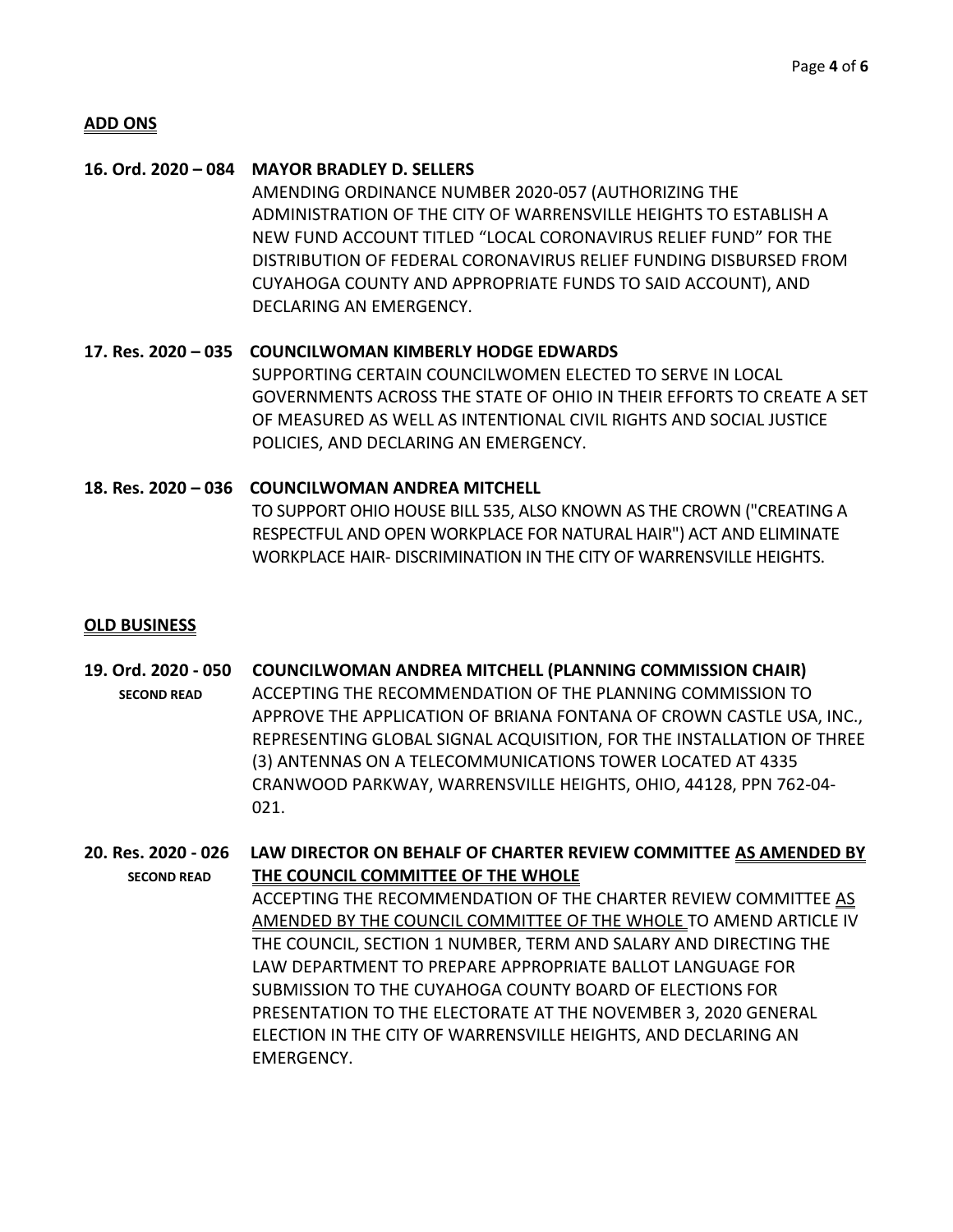# **21. Res. 2020 - 027 LAW DIRECTOR ON BEHALF OF CHARTER REVIEW COMMITTEE**

**SECOND READ** ACCEPTING THE RECOMMENDATION OF THE CHARTER REVIEW COMMITTEE TO AMEND ARTICLE IV COUNCIL, SECTION 8 MEETINGS AND DIRECTING THE LAW DEPARTMENT TO PREPARE APPROPRIATE BALLOT LANGUAGE FOR SUBMISSION TO THE CUYAHOGA COUNTY BOARD OF ELECTIONS FOR PRESENTATION TO THE ELECTORATE AT THE NOVEMBER 3, 2020 GENERAL ELECTION IN THE CITY OF WARRENSVILLE HEIGHTS, AND DECLARING AN EMERGENCY.

# **22. Res. 2020 - 028 LAW DIRECTOR ON BEHALF OF CHARTER REVIEW COMMITTEE**

 **SECOND READ** ACCEPTING THE RECOMMENDATION OF THE CHARTER REVIEW COMMITTEE TO AMEND ARTICLE V ADMINISTRATIVE OFFICES, SECTION 8 BOARD OF ZONING APPEALS AND DIRECTING THE LAW DEPARTMENT TO PREPARE APPROPRIATE BALLOT LANGUAGE FOR SUBMISSION TO THE CUYAHOGA COUNTY BOARD OF ELECTIONS FOR PRESENTATION TO THE ELECTORATE AT THE NOVEMBER 3, 2020 GENERAL ELECTION IN THE CITY OF WARRENSVILLE HEIGHTS, AND DECLARING AN EMERGENCY.

# **23. Res. 2020 - 029 LAW DIRECTOR ON BEHALF OF CHARTER REVIEW COMMITTEE**

 **SECOND READ** ACCEPTING THE RECOMMENDATION OF THE CHARTER REVIEW COMMITTEE TO AMEND ARTICLE VI FINANCE, SECTION 5 PUBLIC BIDDING AND DIRECTING THE LAW DEPARTMENT TO PREPARE APPROPRIATE BALLOT LANGUAGE FOR SUBMISSION TO THE CUYAHOGA COUNTY BOARD OF ELECTIONS FOR PRESENTATION TO THE ELECTORATE AT THE NOVEMBER 3, 2020 GENERAL ELECTION IN THE CITY OF WARRENSVILLE HEIGHTS, AND DECLARING AN EMERGENCY.

**24. Res. 2020 - 030 LAW DIRECTOR ON BEHALF OF CHARTER REVIEW COMMITTEE AS AMENDED BY SECOND READ THE COUNCIL COMMITTEE OF THE WHOLE** ACCEPTING THE RECOMMENDATION OF THE CHARTER REVIEW COMMITTEE AS AMENDED BY THE COUNCIL COMMITTEE OF THE WHOLE TO AMEND ARTICLE XI CHARTER REVIEW COMMITTEE AND DIRECTING THE LAW DEPARTMENT TO PREPARE APPROPRIATE BALLOT LANGUAGE FOR SUBMISSION TO THE CUYAHOGA COUNTY BOARD OF ELECTIONS FOR PRESENTATION TO THE ELECTORATE AT THE NOVEMBER 3, 2020 GENERAL ELECTION IN THE CITY OF WARRENSVILLE HEIGHTS, AND DECLARING AN EMERGENCY.